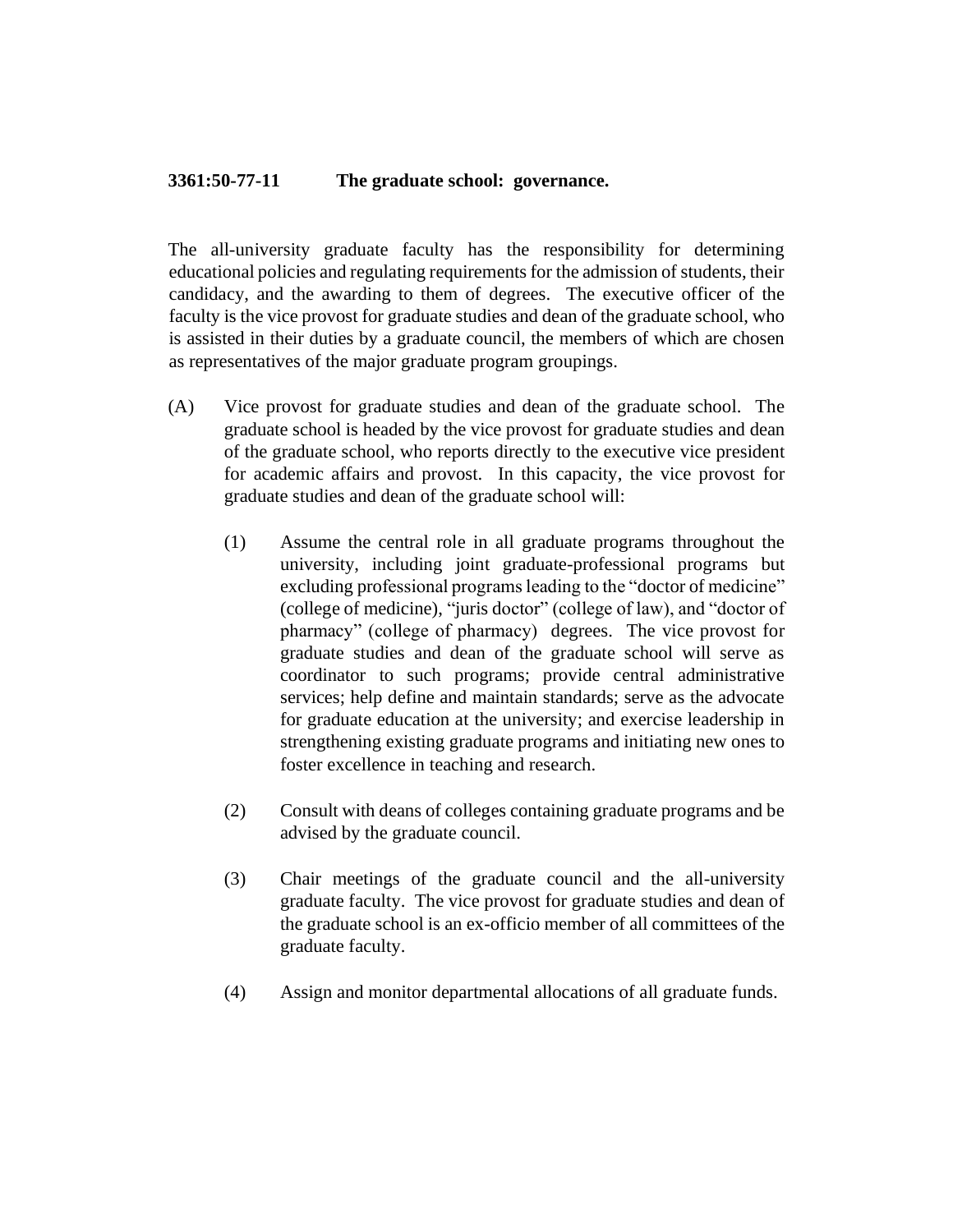.

- (5) Be consulted by the executive vice president for academic affairs and provost on decisions regarding promotion, appointment, and reappointment of members of the graduate faculty.
- (6) Be responsible for interaction with the "Ohio board of regents" on all matters concerning graduate education (university policy).
- (7) Provide leadership especially for those programs which cut across conventional departmental or college lines.
- (B) University graduate faculty:
	- (1) The university graduate faculty shall include all faculty designated graduate faculty by each program as determined by criteria set by programs and graduate council and approved by the vice provost for graduate studies and dean of the graduate school.
		- (a) Members of the university graduate faculty shall:
			- (i) Have voting rights,
			- (ii) Be eligible for committee appointments, and
			- (iii) Be eligible for membership on the graduate council.
		- (b) Candidates seeking appointment to the university graduate faculty must be nominated by their academic graduate programs following an academic program-level peer-review process. Nominations are to be submitted by an academic program to the vice provost and dean of the graduate school in the form and manner set forth in the graduate faculty status policy. Faculty members who are not nominated by their program may petition the vice provost for graduate studies and dean of the graduate school for membership consideration.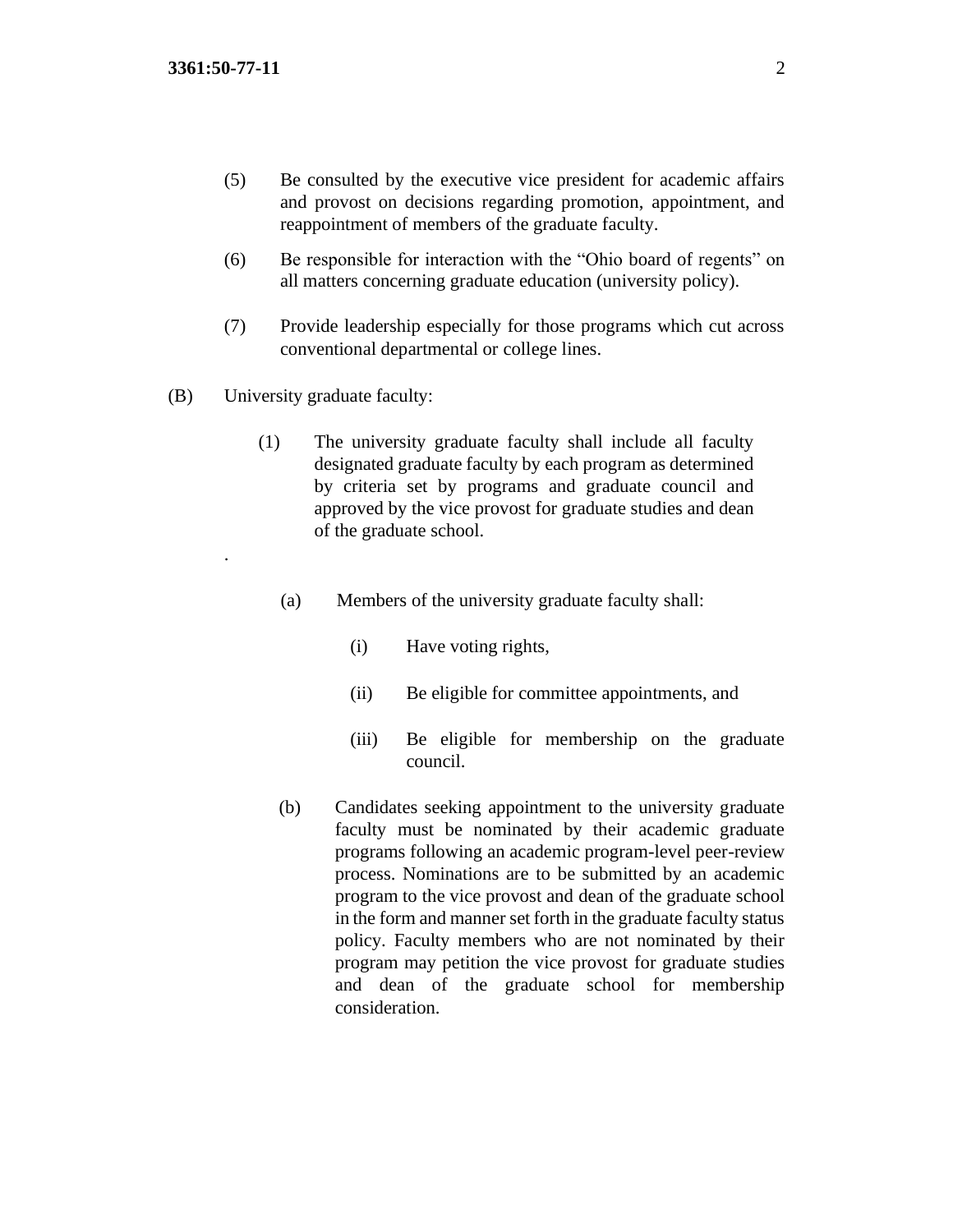- (c) Appointment and reappointment to the university graduate faculty is subject to the following policies and procedures:
	- (i) The vice provost for graduate studies and dean of the graduate school has the responsibility for making all appointments and shall have authority to accept or refuse the recommendations of the nominating academic program. In making this determination the vice provost for graduate studies and dean of the graduate school shall utilize the following criteria:
		- (a) The candidate must possess appropriate credentials as defined and approved by the academic program.
		- (b) The candidate must have demonstrated the ability to conduct and guide graduate research or other creative professional contributions at an advanced level. In addition, the candidate must be engaged currently in research, scholarship or creative professional activities that are indicative of substantive contributions to the field.
	- (ii) In instances of refusal, the vice provost for graduate studies and dean of the graduate school shall provide a letter to the graduate program director articulating the basis for refusal.
	- (iii) All faculty appointed as university graduate faculty shall undergo review for reappointment concurrent with external program review. The process and criteria are set by the program and approved by the vice provost for graduate studies and dean of the graduate school. Faculty not reappointed shall cease to be university graduate faculty.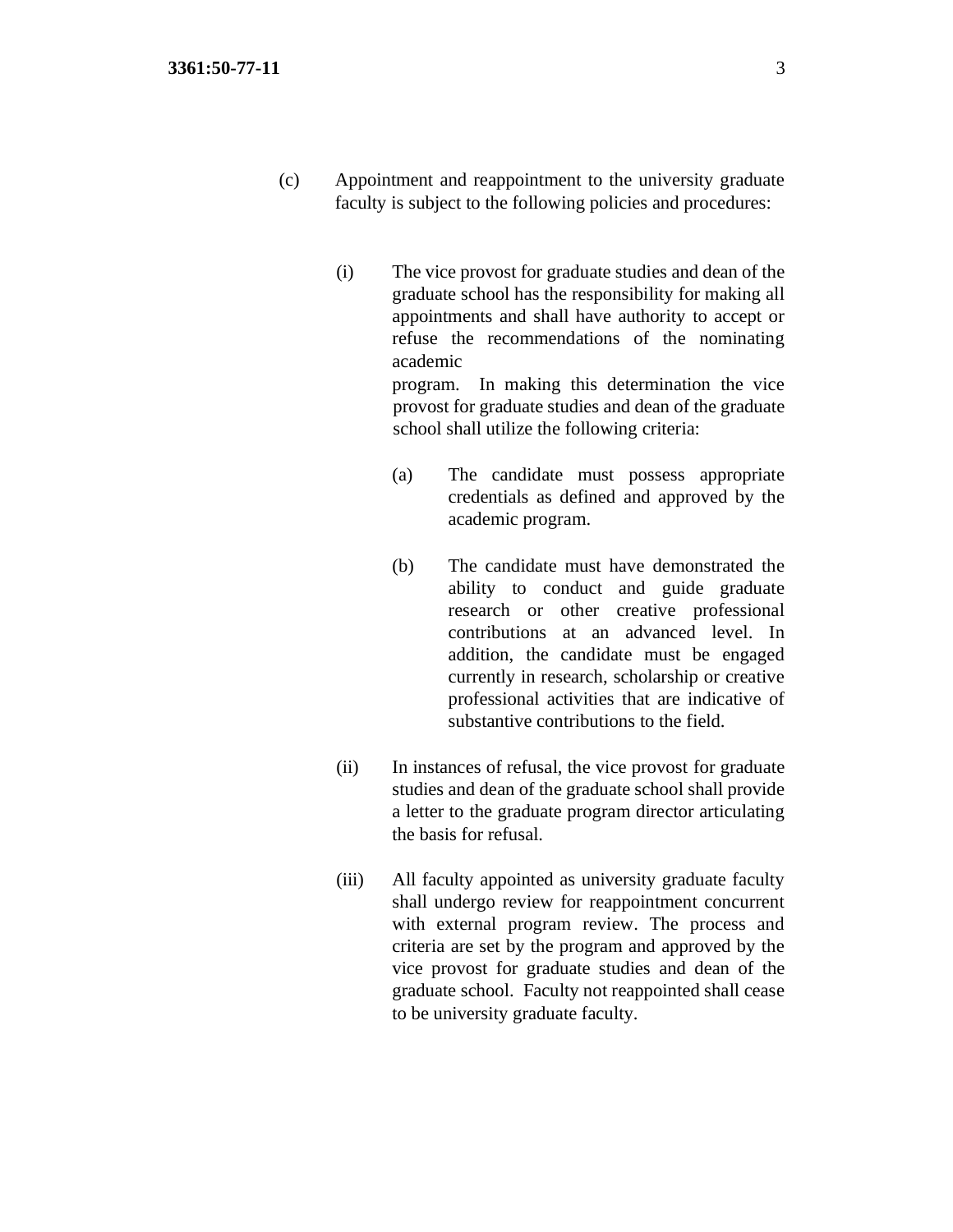- (iv) Members of the university graduate faculty shall be appropriately identified by the graduate school.
- (v) All faculty holding the title of university graduate faculty as of November 15, 2011 shall retain that status until the next external review of their programs, at which time they will be reviewed for reappointment in accordance with this rule.
- (2) Role of the graduate faculty:
	- (a) To chair thesis and dissertation committees. Only university graduate faculty members are permitted to chair these committees.
	- (b) To provide leadership for graduate education and scholarly or creative activity within each academic program.
	- (c) To support the mission of the graduate school, including serving on the university graduate council if elected, as outlined in paragraph  $(B)(4)(a)$  of this rule.
- (3) Fellows of the graduate school: the fellows of the graduate school are chosen from the university faculty in recognition of their outstanding scholarly accomplishments. Recommendation is by the fellows, and appointment is by the board of trustees for life.
- (4) Graduate council:
	- (a) Composition of the graduate council: the graduate council shall consist of representatives from the graduate faculty, elected by the graduate faculty members of each group listed below for a period of two years.

The associate deans of the graduate school shall be nonvoting, ex-officio members of the council, and in addition, one graduate student, elected by the graduate student governance association, shall be a voting member of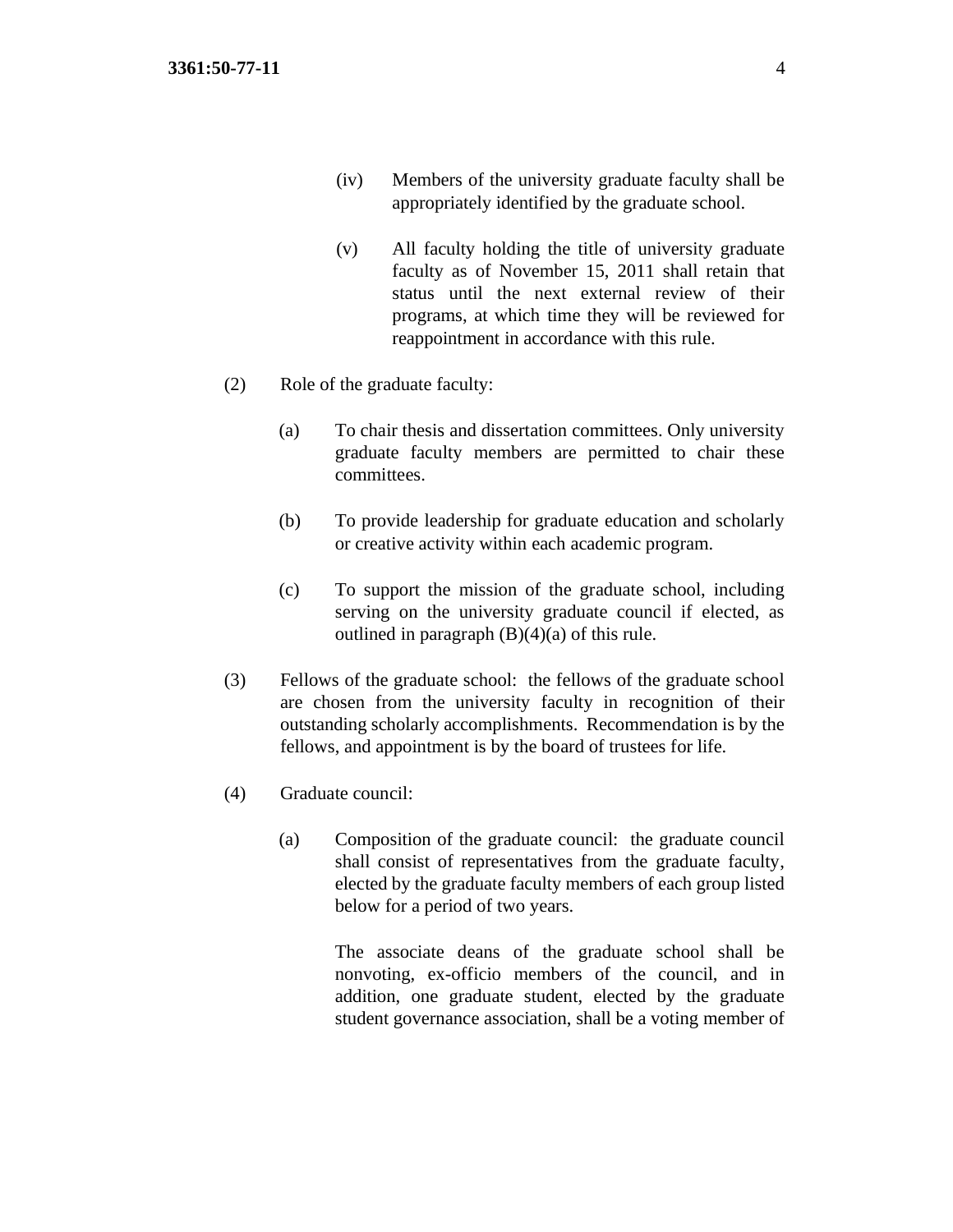the council. Each member of the council is instructed and empowered to appoint an alternate for attendance at meetings which the member is unable to attend. The composition of the graduate council shall consist of one representative from each of the following:

Chair of the college of arts and sciences council on graduate affairs Humanities (college of arts and sciences) Social/behavioral sciences (college of arts and sciences) Natural/physical sciences (college of arts and sciences) College of business College-conservatory of music College of design, architecture, art, and planning College of education, criminal justice, and human services College of engineering and applied science College of medicine College of law College of nursing College of pharmacy College of allied health sciences Graduate student governance association Faculty senate (two representatives) University libraries Registrar's office

(b) Duties and responsibilities of the graduate council: the graduate council shall meet at regularly established times or at the request of two or more elected council members in order to consider matters pertaining to the policy of the graduate school, and to present recommendations to the faculty; it shall keep written minutes of its meetings. No observers are permitted at meetings of the graduate council unless prior permission is obtained from the council. The secretary to the council is instructed to make a special effort to inform colleges of decisions affecting them. The duties of the graduate council will be: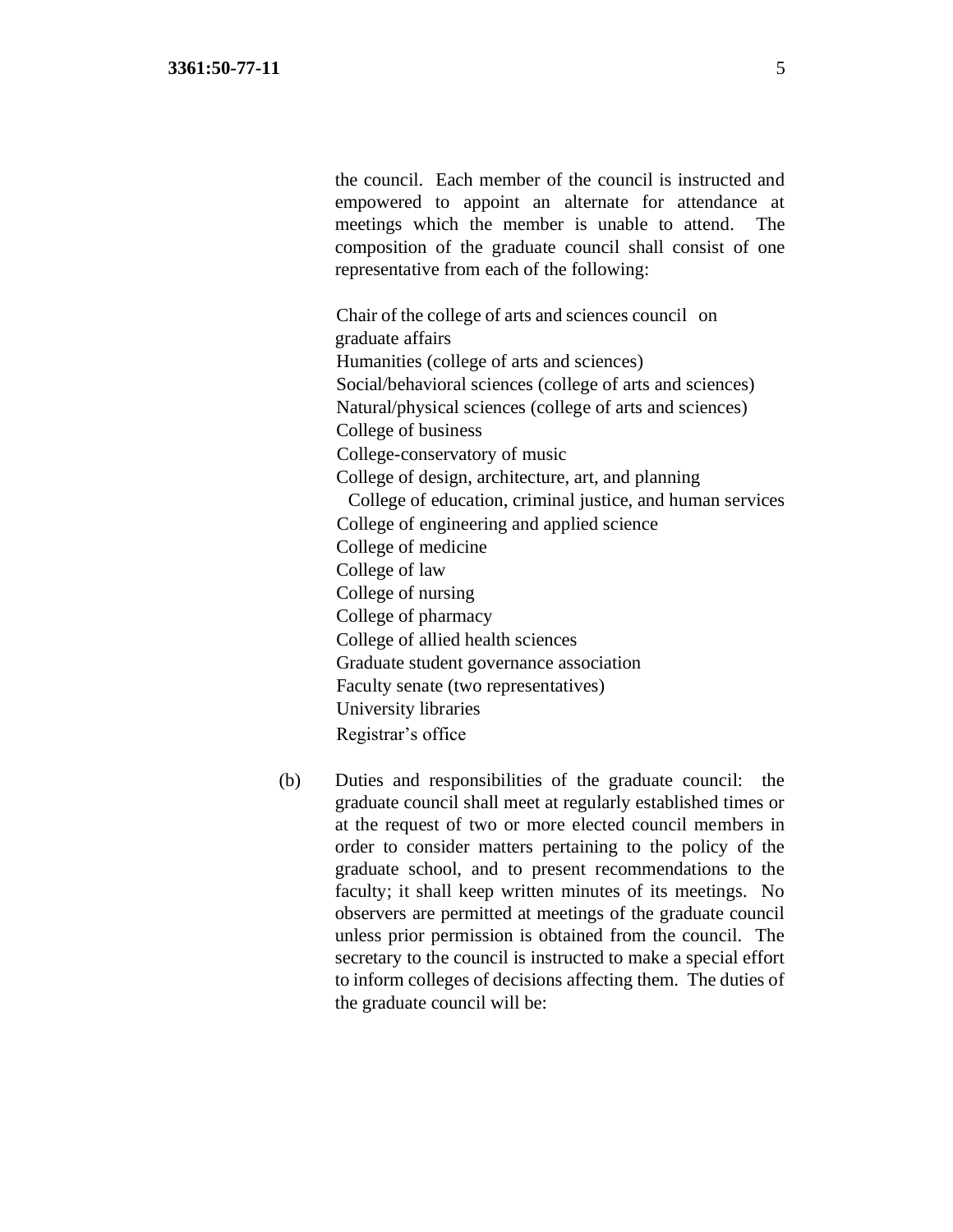- (i) To assist the vice provost for graduate studies and dean of the graduate school in enforcing the rules and regulations of the graduate faculty.
- (ii) To propose and consider measures and policies for the improvement of the graduate school.
- (iii) If called upon by the vice provost for graduate studies and dean of the graduate school to assist in matters of discipline, and in deciding upon petitions of the students and staff members.
- (iv) To codify and publish the rules and regulations of the graduate faculty and to review the content of the "graduate handbook."
- (v) To receive applications for new graduate programs. Each application should set forth the qualifications of the departmental staff desiring to offer work, its material equipment to that end, an outline of the work it proposes, and the benefits of adding the subject to the graduate curriculum. After an investigation, the council will report to the graduate faculty its approval or disapproval of the application; adoption to be by a majority vote of the graduate faculty.
- (vi) To keep the faculty from which a council member is elected properly informed of the policies considered and the business transacted by the council. This will be the responsibility of the individual members of the council to the groups they represent.
- (c) Board approval: It is understood that any action taken (by the graduate council and/or graduate faculty) shall be in conformity with the by-laws and rules of the board of trustees and shall be subject to the approval or disapproval of the board.